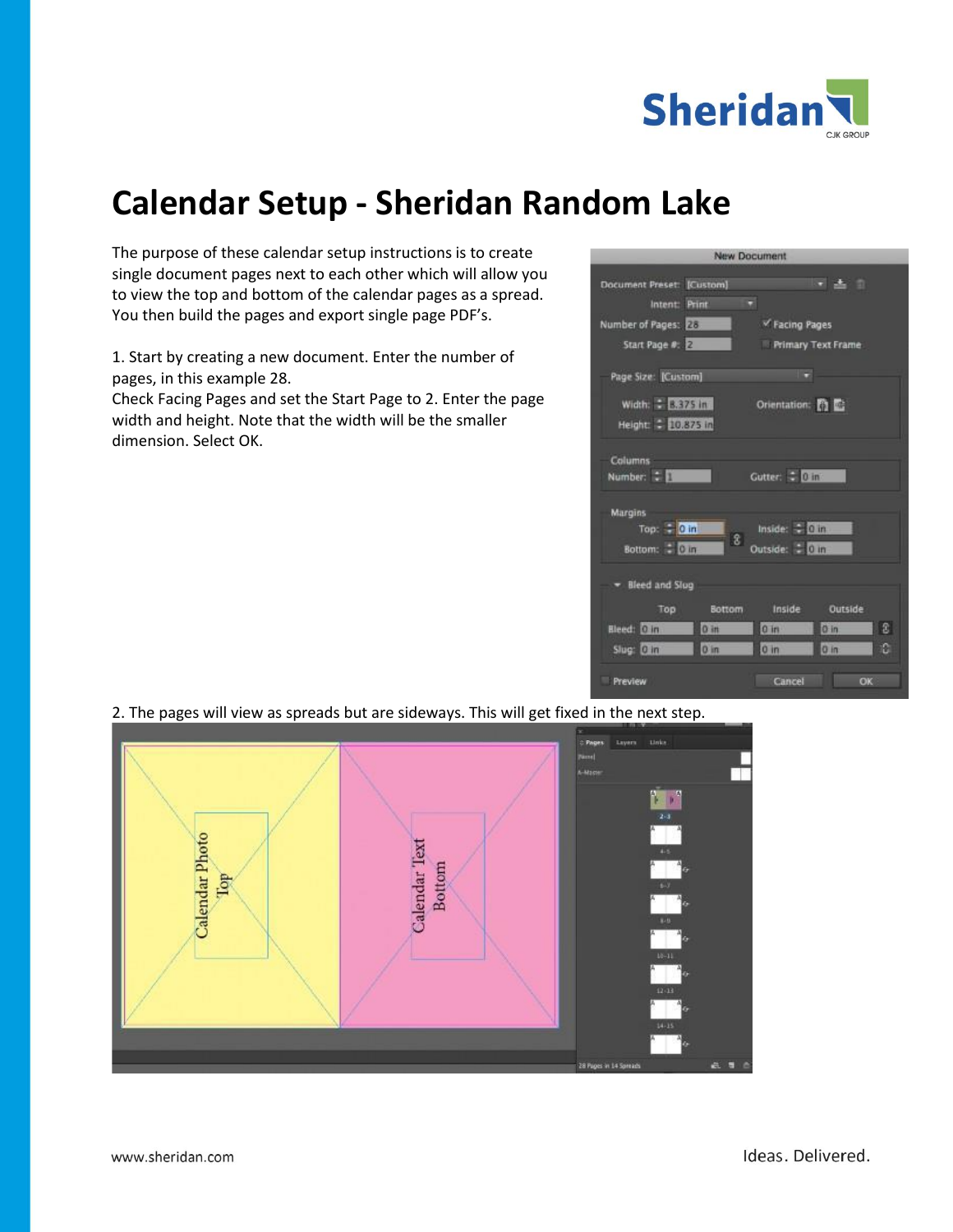

3. To fix the view, from the Pages palette, select all of the pages and then right click to select Page Attributes, then Rotate Spread View, 90º CW.



4. The pages will now view correctly as spreads with the Calendar photo on top and the calendar text at the bottom.



Ideas. Delivered.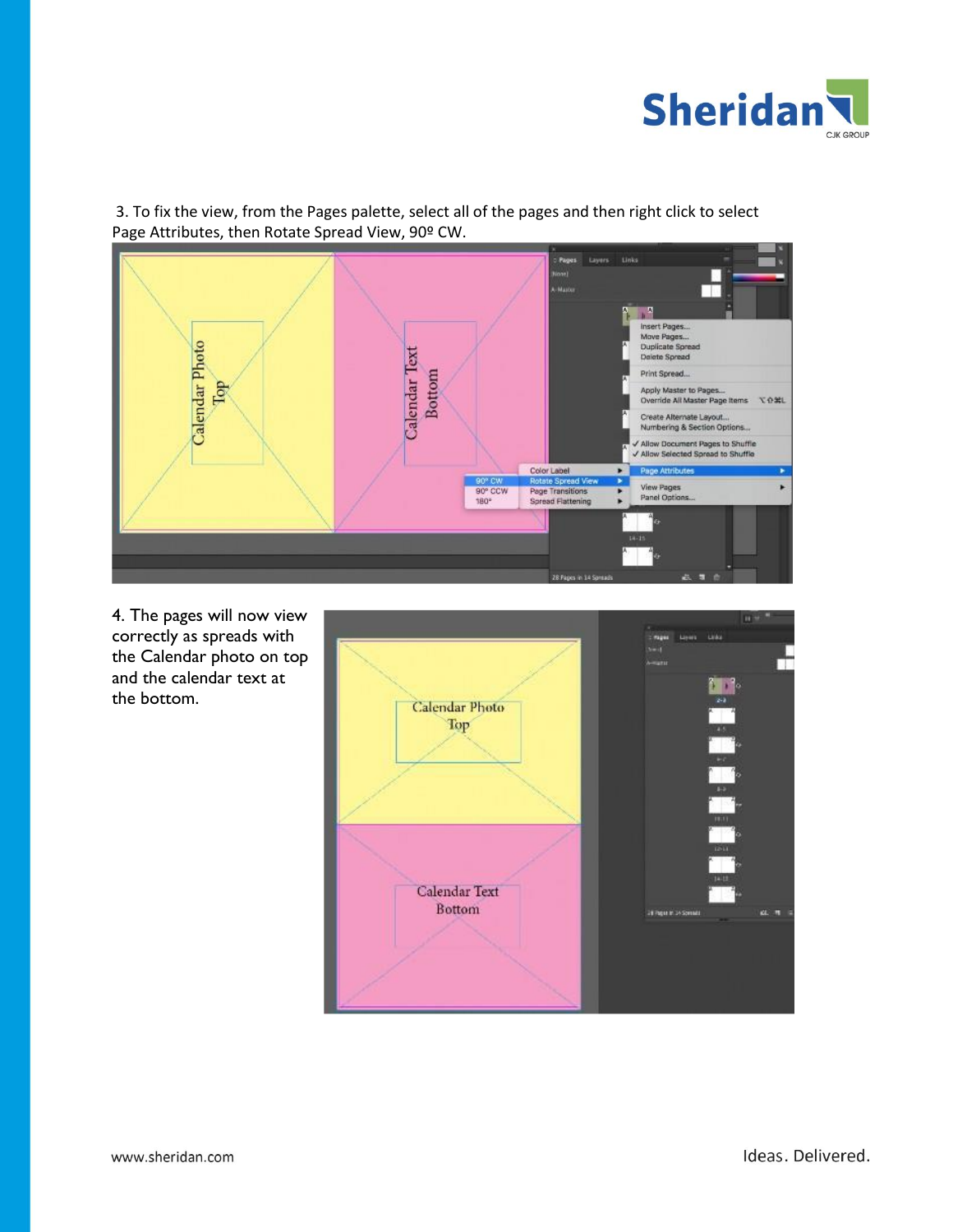

5. Build the pages and once the pages are ready, export single page PDF's. The PDF pages will be sideways but they will get fixed in the next step.



6. Open the PDF in Acrobat, then select "Organize Pages" from the Tools palette.



7. Click the page to highlight it, if not already highlighted. From the Organize Pages tool bar, at the top, select Rotate Clockwise. Save the PDF page.